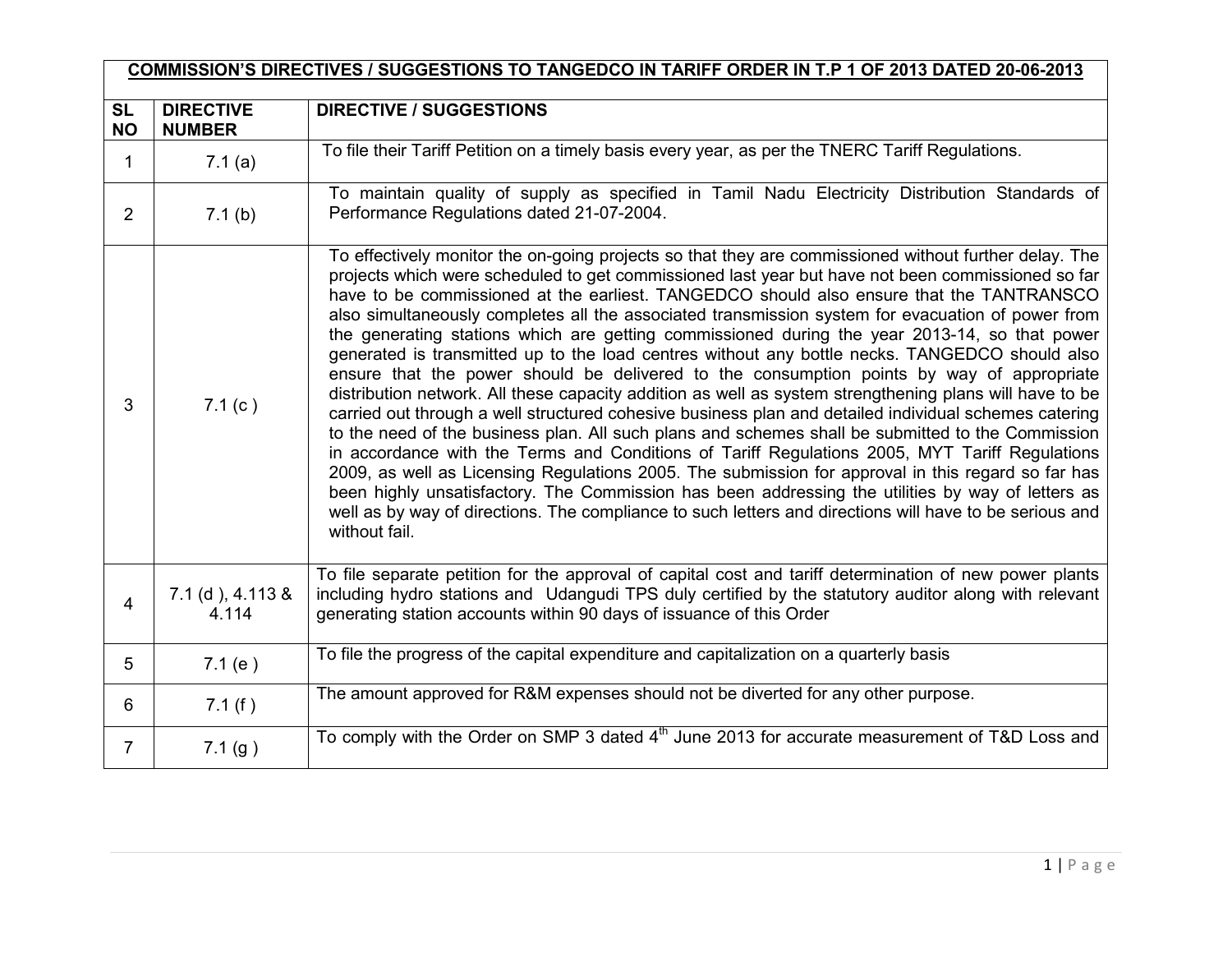|                 |                                | unmetered consumption.                                                                                                                                                                                                                                                                                                                                                      |
|-----------------|--------------------------------|-----------------------------------------------------------------------------------------------------------------------------------------------------------------------------------------------------------------------------------------------------------------------------------------------------------------------------------------------------------------------------|
|                 |                                | To submit a time bound program for 100% metering at feeder level and at distribution transformer                                                                                                                                                                                                                                                                            |
| 8               | 7.1(h)                         | level.                                                                                                                                                                                                                                                                                                                                                                      |
| 9               | 7.1(i)                         | To submit data on ToD consumption along with the subsequent Tariff Application for all consumers<br>where ToD meters have been installed. The power purchase for meeting this demand should also be<br>studied by TANGEDCO, while taking into consideration the R&C measures in vogue.                                                                                      |
| 10 <sup>°</sup> | 7.1 $(j)$                      | To introduce kVAh billing for LT and HT consumers.                                                                                                                                                                                                                                                                                                                          |
| 11              | 7.1 (l), (m), $(k)$ &<br>4.223 | To provide the monthly energy demand and availability and its plan of scheduling power in<br>accordance to MoD on quarterly basis. For power procurement with variable cost more than Rs. 3.50<br>per unit from unapproved sources and sources not getting dispatched under MoD, TANGEDCO is<br>directed to take prior approval of the Commission before purchasing energy. |
| 12 <sup>°</sup> | 7.1(n)                         | To pay transmission charges determined by the Commission to TANTRANSCO based on the<br>allotted transmission capacity for FY 2013-14                                                                                                                                                                                                                                        |
| 13              | 7.1 (o), 4.193 &<br>4.197      | To file to the Commission its quarterly FPCA petitions starting this October 2013, to recover the<br>actual cost of fuel incurred and the actual cost of power purchase.                                                                                                                                                                                                    |
| 14              | 7.1(p)                         | To start maintaining regulatory accounts for the purpose of ARR.                                                                                                                                                                                                                                                                                                            |
| 15              | 7.1(q)                         | To comply with various provision of Energy Conservation Act 2001 pertaining to energy audit.                                                                                                                                                                                                                                                                                |
| 16              | $7.1(r)$ & 5.46                | To submit a study report on computation of voltage wise 'cost to serve' (CoS) along with the basis of<br>allocation of different costs and losses to various voltage levels. The Commission also directs<br>TANGEDCO to submit the action taken report within 90 days of the issuance of this order.                                                                        |
| 17              | $4.107$ (iii) (a)              | Reconcile its accounts with respect to capital expenditure and prepare the scheme wise data as per                                                                                                                                                                                                                                                                          |